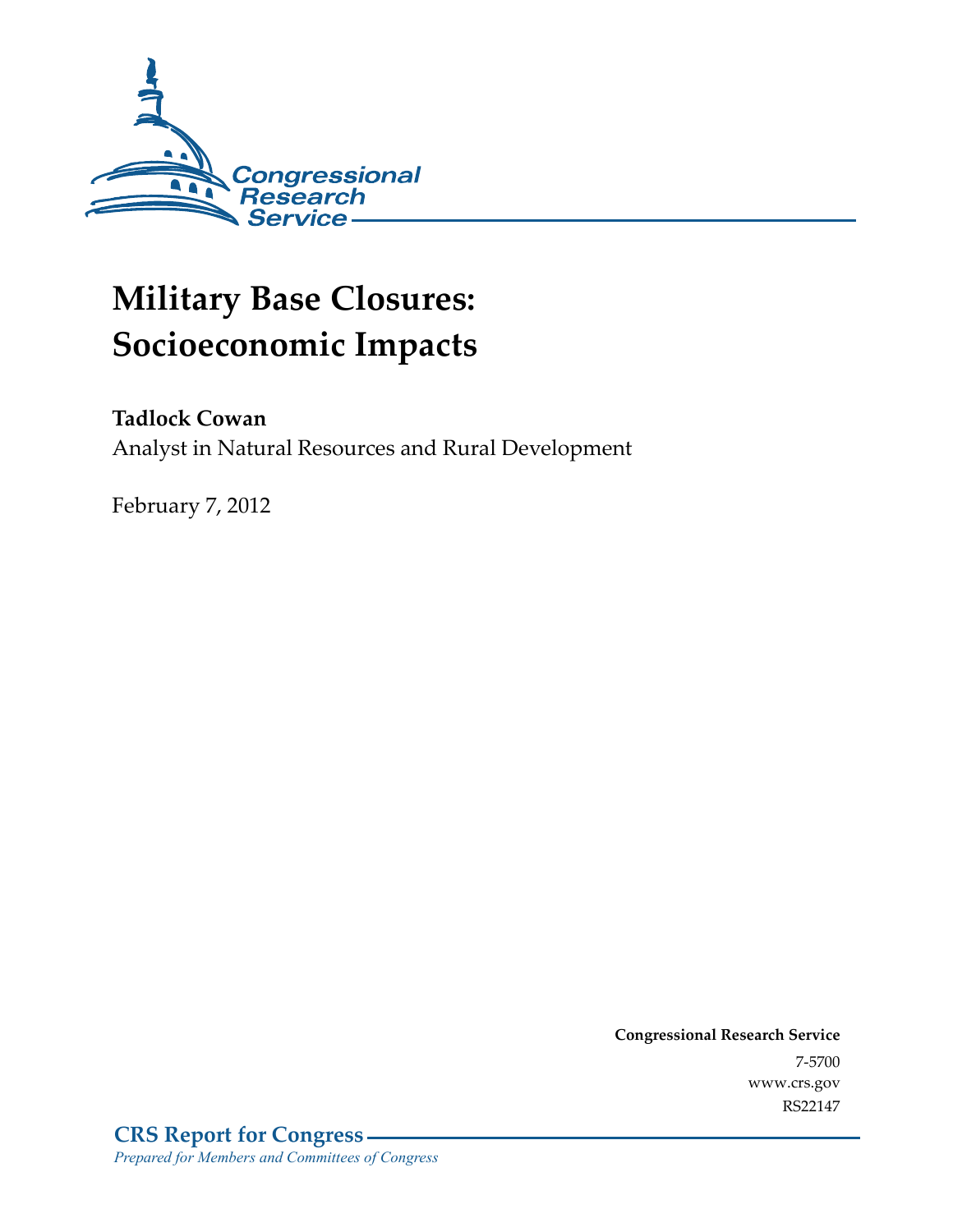### **Summary**

The most recent Base Realignment and Closure (BRAC) Commission submitted its final report to the Administration on September 8, 2005. Implementation of the BRAC round was officially completed on September 15, 2011. In the report, the commission rejected 13 of the initial Department of Defense recommendations, significantly modified the recommendations for 13 other installations, and approved 22 major closures. The loss of related jobs, and efforts to replace them and to implement a viable base reuse plan, can pose significant challenges for affected communities. However, while base closures and realignments often create socioeconomic distress in communities initially, research has shown that they generally have not had the dire effects that many communities expected. For rural areas, however, the impacts can be greater and the economic recovery slower. Early planning and decisive leadership from officials are important factors in addressing local socioeconomic impacts from base realignment and closing. Drawing from existing studies, this report assesses the potential community impacts and proposals for minimizing those impacts.

For additional information on the BRAC process, see CRS Report RL32216, *Military Base Closures: Implementing the 2005 Round*, by David E. Lockwood; and CRS Report RL33766, *Military Base Closures and Realignment: Status of the 2005 Implementation Plan*, by Kristine E. Blackwell.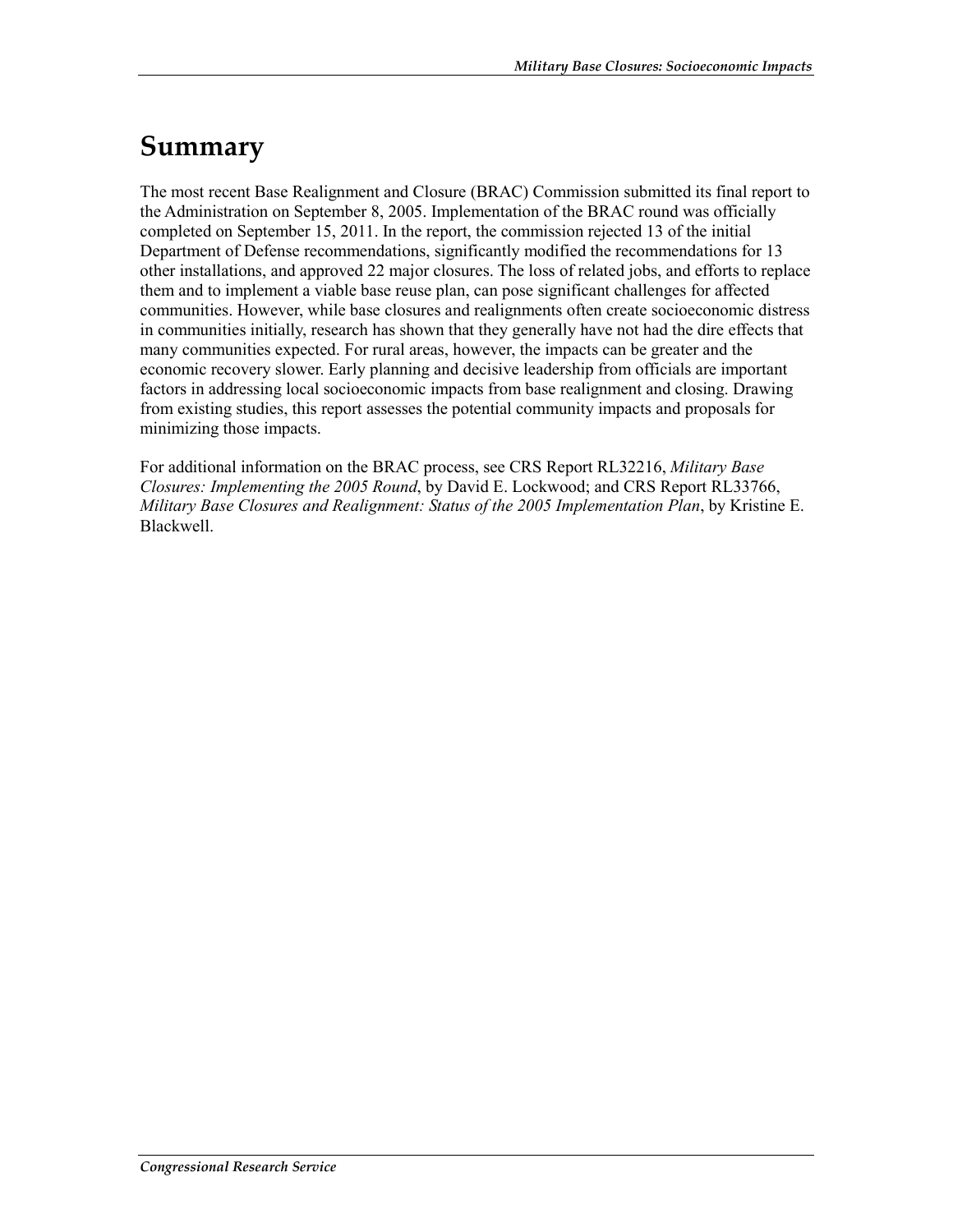# Contents

#### Contacts

|--|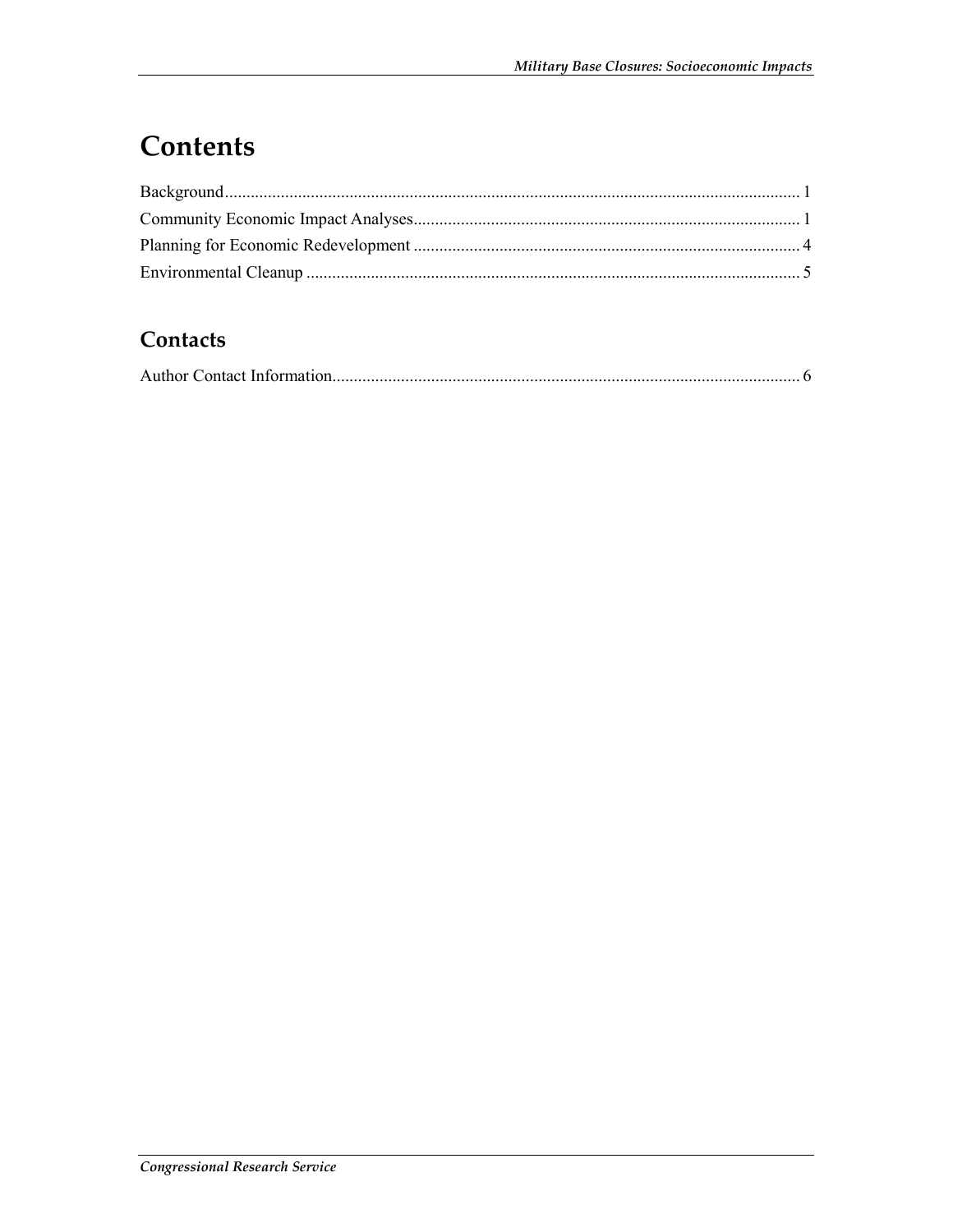# **Background**

To better confront the military demands of a post-Cold War world, as well as to reduce costs of maintaining excess military infrastructure, Congress authorizes the Department of Defense (DOD) to realign or close military bases.<sup>1</sup> Following an examination of its military forces and installations, the department compiles a list of recommended Base Realignment and Closing (BRAC) actions. This proposed list of base closures and realignments is presented to an independent BRAC Commission, which reviews the proposed actions and sends the list to the President with any recommended changes. After the President reviews and approves the list, it is sent to Congress. The recommended list is automatically enacted unless Congress passes a joint resolution disapproving the list as a whole and sustains it over a potential presidential veto. Following the actual base closings and realignments, the DOD carries out an environmental remediation plan to enable the conveyance of surplus federal land to other entities.<sup>2</sup>

Four separate BRAC rounds were initiated in 1988, 1991, 1993, and 1995.<sup>3</sup> In total, 97 bases were closed or realigned under these rounds. By 2001, the DOD had implemented the recommendations from the previous rounds, although significant environmental remediation and asset transfers remain unfinished in many of the affected communities. Congress authorized a fifth round of military base realignments and closures for 2005 through the National Defense Authorization Act of 2002 (P.L. 107-107). A primary objective of the 2005 BRAC round was "joint activity"—integration and realignment of cross-service functions in such areas as industrial, supply and storage facilities, technical, training, headquarters, and support activities. The list of recommended actions to achieve these objectives was presented to the BRAC Commission on May 13, 2005. The report became law on November 10, 2005.

### **Community Economic Impact Analyses**

Small-area economic impact analysis can be a difficult and imprecise undertaking. Assumptions and supporting statistical reasoning can lead to predictions that are, in hindsight at least, inaccurate. For example, multiplier effects—measures of the rate at which a direct effect (e.g., base job losses) creates indirect effects—are central elements in estimating the socioeconomic impact of a base closing or realignment. If, for example, one assumes that a base job has a large indirect employment multiplier (e.g., 2.5-3.0), then for each direct job lost, employment indirectly related to the base job within some defined geographic area is also predicted to be lost. Similarly, an income multiplier allows one to estimate the total income generated by a military base and the resulting income loss or gain within a region. Assumptions about the extent to which base incomes are spent within a particular community can lead to very different assessments of the impacts from the loss of that income.

<sup>&</sup>lt;sup>1</sup> 10 U.S.C. Section 2687 authorizes the Base Realignment and Closing (BRAC) process for military installations at which at least 300 civilian personnel are authorized to be employed, or the realignment of any military installation where at least 300 civilian personnel are authorized to be employed and where it is intended to reduce the work force by more than 1,000 or by more than 50% of the number of civilian personnel authorized to be employed at the installation.

<sup>2</sup> For a detailed examination of the BRAC process, see CRS Report RS22061, *Military Base Closures: The 2005 BRAC Commission*, by Daniel H. Else and David E. Lockwood.

<sup>&</sup>lt;sup>3</sup> Military bases were also closed between 1960 and 1987, but not under the BRAC process as authorized by Congress.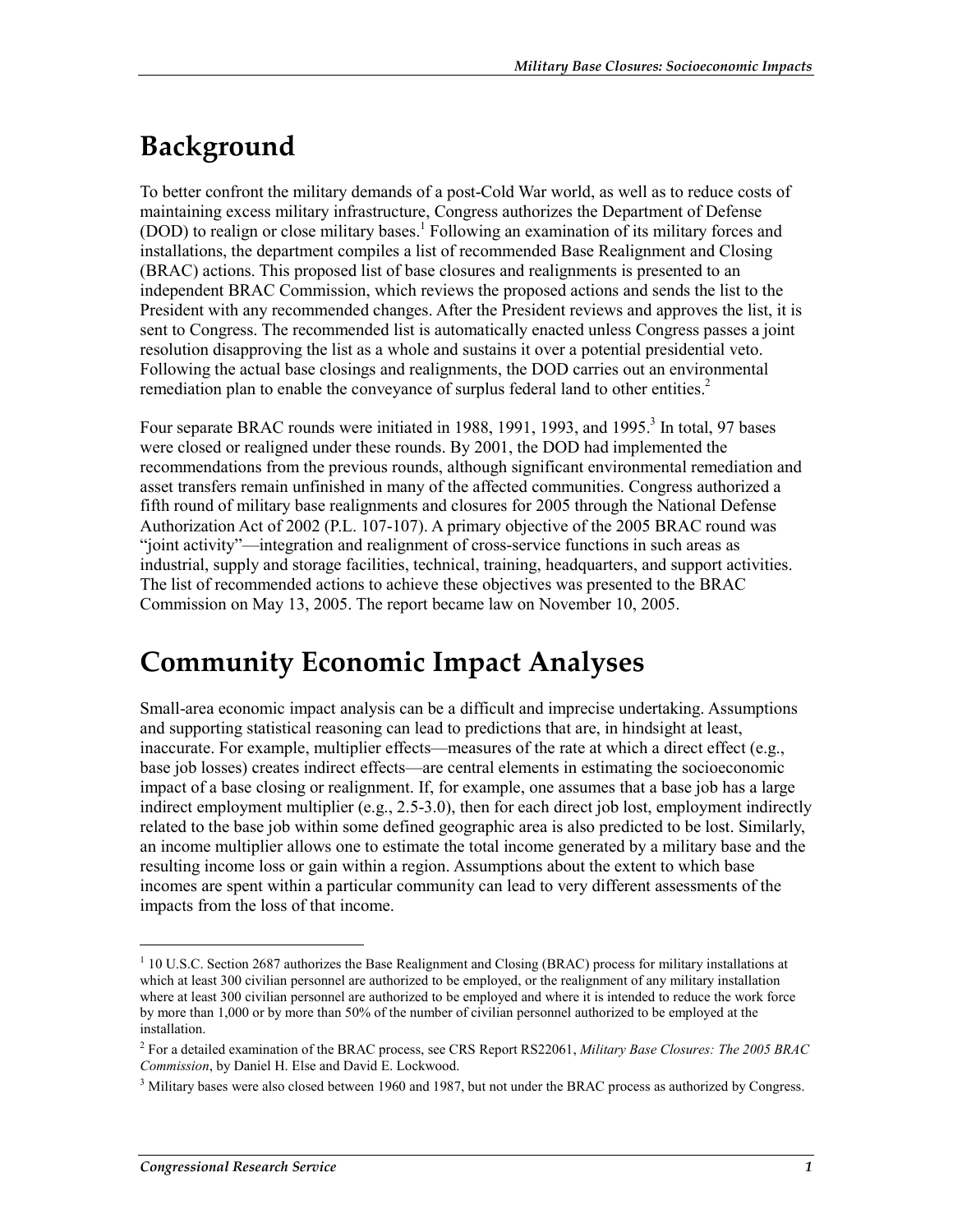A shift to a smaller employment multiplier will show a much reduced total employment loss from closure. Using data from military base closings between 1971 and 1994, one 2001 study estimated multipliers of less than one and concluded that employment impacts were mostly limited to the direct job loss associated with military transfers out of the region. On average, the study found that per capita income was little affected by the closures.<sup>4</sup> Base closings in communities that have been declining economically for some time, however, may produce impacts different from (and possibly more severe than) those of base closings in communities where growth and economic diversification are more in evidence.

The relative strength or weakness of the national or regional economy also can strongly influence the magnitude of community effects from base closure or realignment and the length of time for economic recovery. Evidence from earlier base closures suggests that the impacts can be less than expected because, unlike many other major employers, military bases may be relatively isolated economic entities, purchasing base needs outside the community and spending income at the base rather than in the local community.<sup>5</sup>

Local communities are also concerned about the fiscal impacts borne by local governments, especially rural governments. Revenue from property taxes, sales tax, licenses and permits, and state and federal aid is influenced by population gains and losses. With population loss, and related changes to local income, base closures can affect the ability of local governments to raise revenue and support existing services. Similarly, with significant population increases, a community may find greater demand for public services (e.g., transportation, schools, public safety, water and sewerage) without the necessary revenue to support the additional demand. Even where increased revenue can contribute to mitigating the impact of base expansion, the planning and adjustment costs impose other burdens on communities and residents.

Local government expenditures and services can also be affected by closure and realignment, depending on the extent to which the military base is integrated into the community's fiscal planning. Here as well, statistical assumptions can lead to significant differences in estimated impact. For example, an economic development analyst estimated that the closure of Hanscom Air Force Base would mean the loss of about \$200 million in defense contracts to Massachusetts's firms. Another analysis estimated the same losses at \$3 billion.<sup>6</sup> A review of impacts on local government revenue and expenditures, however, generally confirmed that these impacts were, like those impacts affecting the economy, not as severe as had been originally projected.<sup>7</sup>

The announcements of previous BRAC Commissions have been greeted in affected communities and elsewhere by significant concern over the potential consequences of closing or significantly

 $\overline{a}$ 

<sup>4</sup> Mark A. Hooker and Michael M. Knetter, "Measuring the economic effects of military base closures," *Economic Inquiry*, 39(4), 2001.

<sup>5</sup> D. Daicoff, D. D. McCluggage, C. K. Warriner, and R. R. Olsen, "Economic impact of military base closings," *Arms Control/Disarmament Agency/E-90, I and II* (Washington, D.C: U.S. Arms Control and Disarmament Agency, April 1970); D. A. MacKinnon, "Military base closures: Long range economic effects and implications for industrial development," *American Industrial Development Council Journal* 13(3), 1978; T. Muller, R. Hansen, and R. A. Hutchinson, *The Local Economic and Fiscal Impact of New DOD Facilities: A Retrospective Analysis* (Bethesda, MD: Logistics Management Institute, 1991).

<sup>6</sup> Matt Viser, "Analyst: Don't overestimate impact of Hanscom closure," *Boston Globe*, April 3, 2005.

<sup>7</sup> M. Hattery and R. Koch, "The fiscal impacts of base closures: Insights for rural local governments," *Government Finance Review*, April 1995.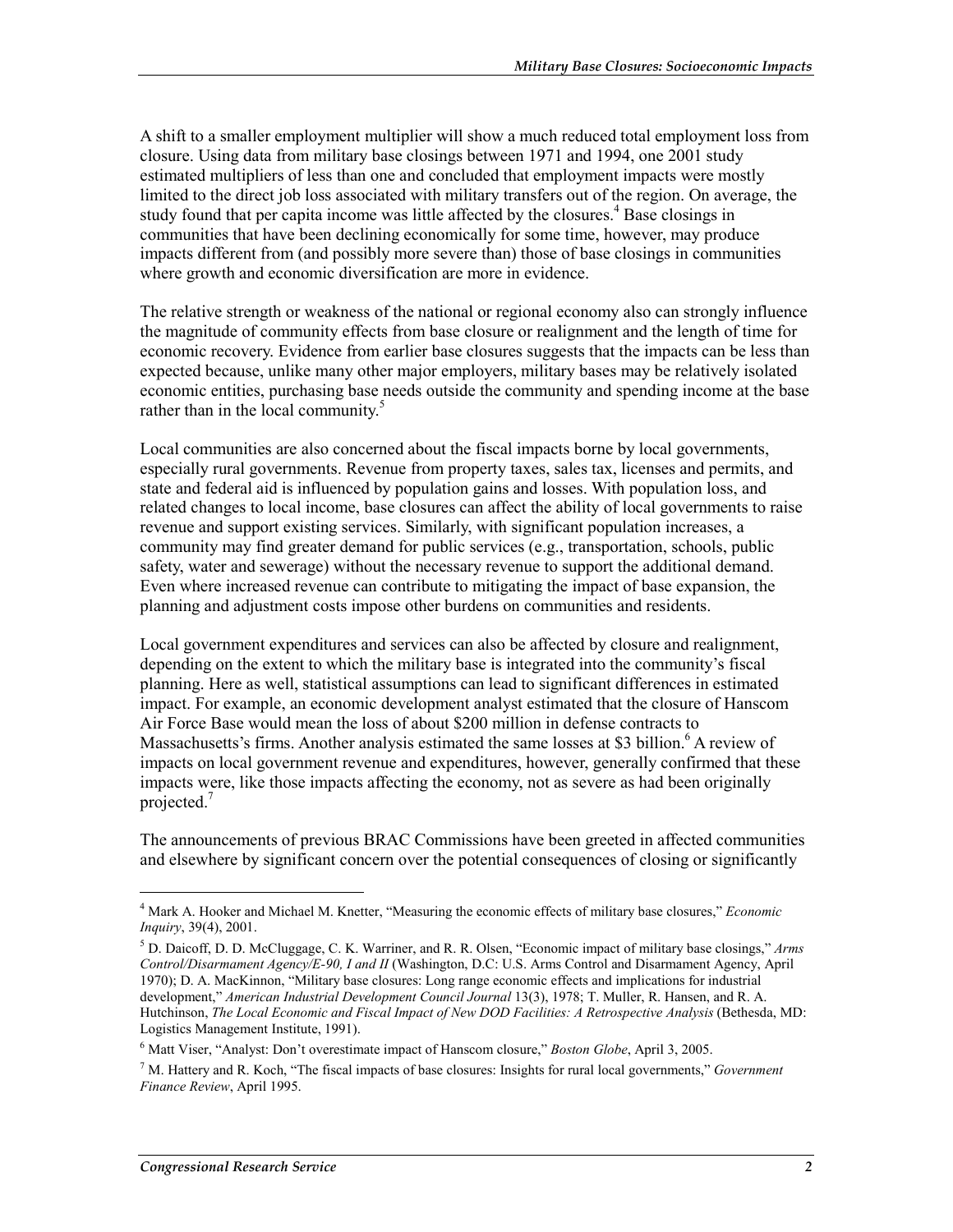realigning a military installation. Military bases in many rural areas, for example, provide an economic anchor to local communities. Even where the local and regional economy is more diversified, military bases provide a strong social and cultural identification that can be shaken by the announcement that a base is closing or being downsized. Not only can there be an immediate impact from the loss of military and civilian jobs, local tax revenues also can decline, leaving counties and communities less able to provide public services. School districts with a high proportion of children from military families can experience significant declines in enrollment. With these effects can come related reductions in state and/or federal funding. With the importance given to joint service activity in the 2005 BRAC round, some bases saw their functions moved to other bases. Other bases, however, are expanding and creating impacts on schools, housing, traffic, and local government services (e.g., Fort Belvoir, Virginia).<sup>8</sup> DOD's Office of Economic Adjustment identified 20 locations where expected growth as a result of force realignments in FY2006-FY2012 would adversely affect surrounding communities.<sup>9</sup>

Communities have until September 15, 2011, to implement the changes specified in the BRAC Commission Report.<sup>10</sup> While it is predictable that communities will react to news of a base's closing with concern and anxiety, evidence from past BRAC rounds shows that local economies are, in many cases, more resilient after an economic shock than they expected. Some worst-case scenarios predicted for communities did not occur, perhaps because they were based, in part, on assumptions about economic multipliers, the perceived versus actual role of a base in the local economy, and over-generalization from individual cases where there was significant economic dislocation. Many communities that developed a comprehensive and realistic plan for economic redevelopment were able to replace many of the lost jobs and restore lost income. The DOD programs for assisting communities with base redevelopment (e.g., the Office of Economic Adjustment) have also played a role in mitigating some of the effects of base closure and/or realignment. Some communities came to regard the closing as an opportunity for revitalizing and diversifying their economies. Other communities found they were in stronger economic shape after several years than they thought possible on first learning their bases were closing.<sup>11</sup>

Coping with the closure in the short term and revitalizing communities over the long haul can, nonetheless, be daunting tasks. Not all communities recover, and for those that do, the recovery can be uneven.<sup>12</sup> The Government Accountability Office (GAO) found that many communities in

<sup>&</sup>lt;sup>8</sup> Fort Belvoir in Fairfax County, Virginia, is one of the largest recipients of new personnel. Over 23,000 military, federal civilian, and private contractors were expected to relocate to the area by 2011. Major housing and retail space construction is occurring, and traffic congestion is expected to become a significant issue on the area's already congested roads. Discussions among local officials have suggested that legal challenges to the relocation in the absence of major road improvements are a possibility. See Center for Regional Economic Competiveness, *Assessing the Impact of BRAC in the Northern Virginia Workforce Investment Board Region*, July 2007. A summary of the report can be accessed at http://www.dcmilitary.com/homesonthemarket/Exec\_Summ\_No\_VA\_BRAC.pdf.

<sup>9</sup> See Governmental Accountability Office (GAO), *Defense Infrastructure: DOD Funding for Infrastructure and Road Improvement Surrounding Growth Installations*, GAO-08-602R, April 2008.

 $10$  As specified in the BRAC Commission Report, this date is six years following the signing of the Report by President George W. Bush.

<sup>&</sup>lt;sup>11</sup> See Office of Economic Adjustment, *Economic Transition of BRAC Sites*. Department of Defense, August 2009. Report available at http://www.oea.gov/index.php?option=com\_docman&task=cat\_view&gid=337&Itemid=33.

 $12$  The Government Accountability Office (GAO) has monitored the BRAC process since 1988. Part of that effort has been to assess how communities fared since a base was closed or realigned. Using data on the number of jobs recovered, unemployment rates, and per capita income, the GAO concluded that nearly 70% of jobs lost to base closings between 1988 and 1995 had been recovered by 2004. See Government Accountability Office, *Military Base Closures: Updated Status of Prior Base Realignments and Closures*, GAO-05-138, January 5, 2005, at http://www.gao.gov/new.items/d05138.pdf.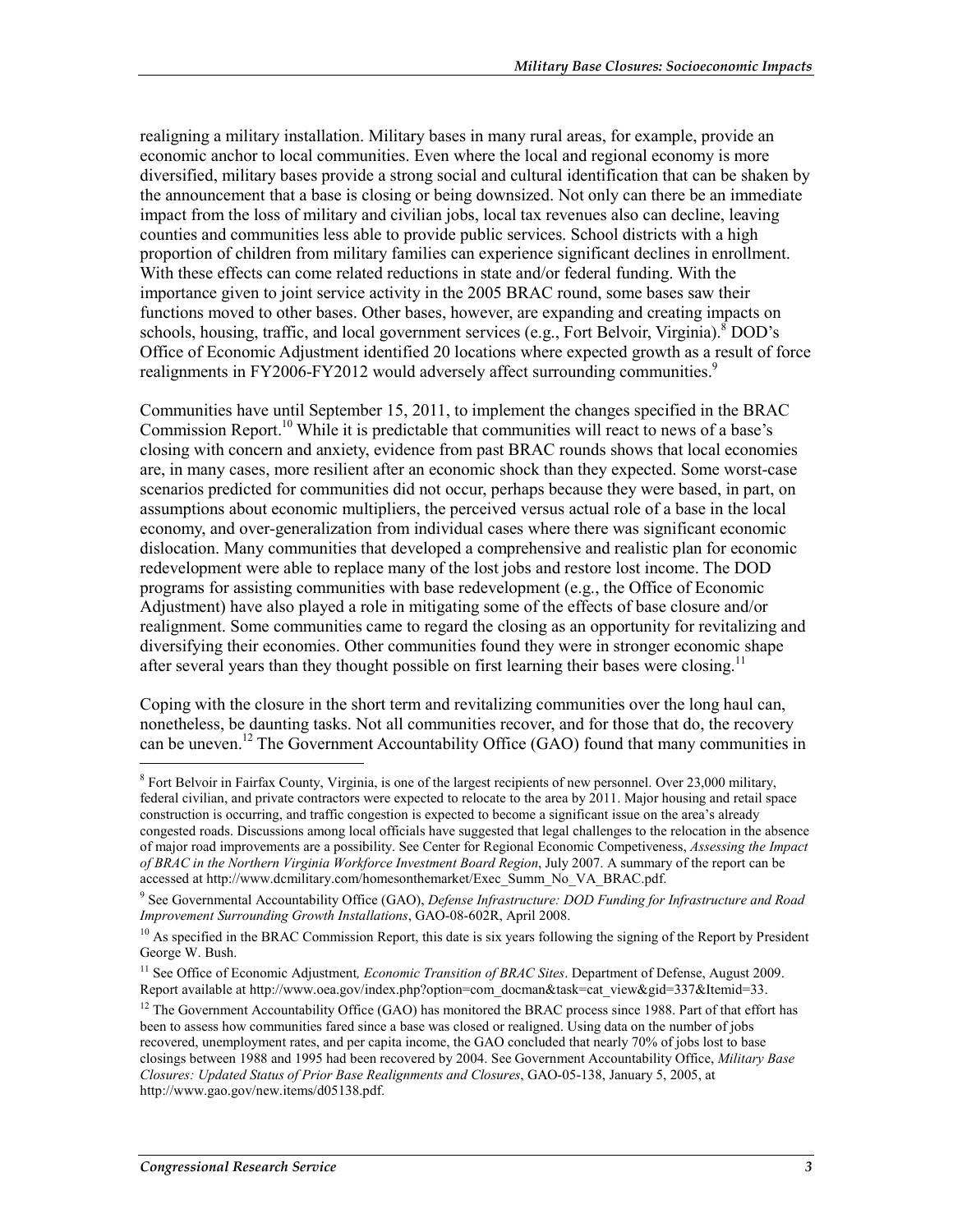2005 were still recovering from prior closures. Rural areas in particular can find the loss of a base and the revitalization of their communities especially difficult challenges.<sup>13</sup> The effects on individuals can also vary. For example, persons who lose jobs in a closure may not have the kinds of skills needed by the economic activity generated by the redevelopment. Individuals may relocate to other regions where the jobs they find may not match the wages of the jobs lost. Significant environmental cleanup costs from toxic elements at military installations on can delay the transfer of the base to local authorities and limit the kinds of redevelopment options available to a community. $14$ 

### **Planning for Economic Redevelopment**

In some respects, a closed military base shares similarities with other closed industrial facilities such as steel mills, oil refineries, or port facilities. Research and previous economic development experience suggest that converting a closed military base into a source of new competitive advantage is a major community effort. Some bases closed in earlier BRAC rounds have been successfully redeveloped into manufacturing facilities, airports, and research laboratories (e.g., Charleston, SC). Bases also may hold certain advantages for redevelopment that are not shared by other industrial sites. Pricing for the closed bases might be steeply discounted and liability for environmental protection indemnified. Federal grants and incentives also exist to aid community redevelopment efforts.<sup>15</sup>

Once a base is slated for closing, consideration of property transfer mechanisms, the extent of environmental cleanup necessary, and a realistic base reuse plan for the transferred property become central elements in organizing the economic development process. Establishing a Local Redevelopment Authority (LRA) with power to assume ownership of the transferred land is a necessary initial step in the economic redevelopment process. The LRA must be approved by the DOD before property can be transferred. The DOD's Office of Economic Adjustment (OEA) is a resource available to communities seeking assistance in managing the impact of a base closing or realignment.<sup>16</sup> The OEA awards planning grants to communities and also provides technical and planning assistance to local redevelopment authorities. By 2002, a cumulative \$1.9 billion in DOD and other federal funds had been expended to assist communities affected by base

<sup>&</sup>lt;sup>13</sup> In counties where military bases closed between 1969 and 1988, two-thirds of the communities regained as many civilian jobs as were lost. However, rural (i.e., non-metropolitan) base-closing counties lost more than twice as large a proportion of total county employment through civilian on-base job cuts as did metro base-closing counties. See Peter L. Sternberg and Thomas D. Rowley, "A comparison of military base closures in metro and nonmetro counties," *Government Finance Review*, October 1993.

<sup>&</sup>lt;sup>14</sup> For a discussion of the particular issues surrounding environmental cleanup on military bases, see Governmental Accountability Office, *Military Bases Closures: Overview of Economic Recovery, Property Transfer, and Environmental Cleanup*, GAO-01-1054T, August 28, 2001, at http://www.gao.gov/new.items/d011054t.pdf; and CRS Report RS22065, *Military Base Closures: Cleanup of Contaminated Properties for Civilian Reuse*, by David M. Bearden.

<sup>&</sup>lt;sup>15</sup> In response to protracted negotiations over property values in many communities, Congress created the "No Cost Economic Development Conveyance" and a "No Cost Rural Economic Development Conveyance" to convey the bases to local redevelopment authorities at virtually no cost. (National Defense Authorization Act of 2000, P.L. 106-65). The 2005 BRAC legislation requires the Department of Defense to seek fair market value for the property, but does permit the Secretary to convey the bases at no cost for economic development.

<sup>&</sup>lt;sup>16</sup> For a list of Local Redevelopment Authorities (LRAs) that have been recognized by the Secretary of Defense as of 2009, as well as contact information for the LRAs, see DOD's Office of Economic Adjustment website at http://www.oea.gov/oeaweb.nsf/LRA?readform.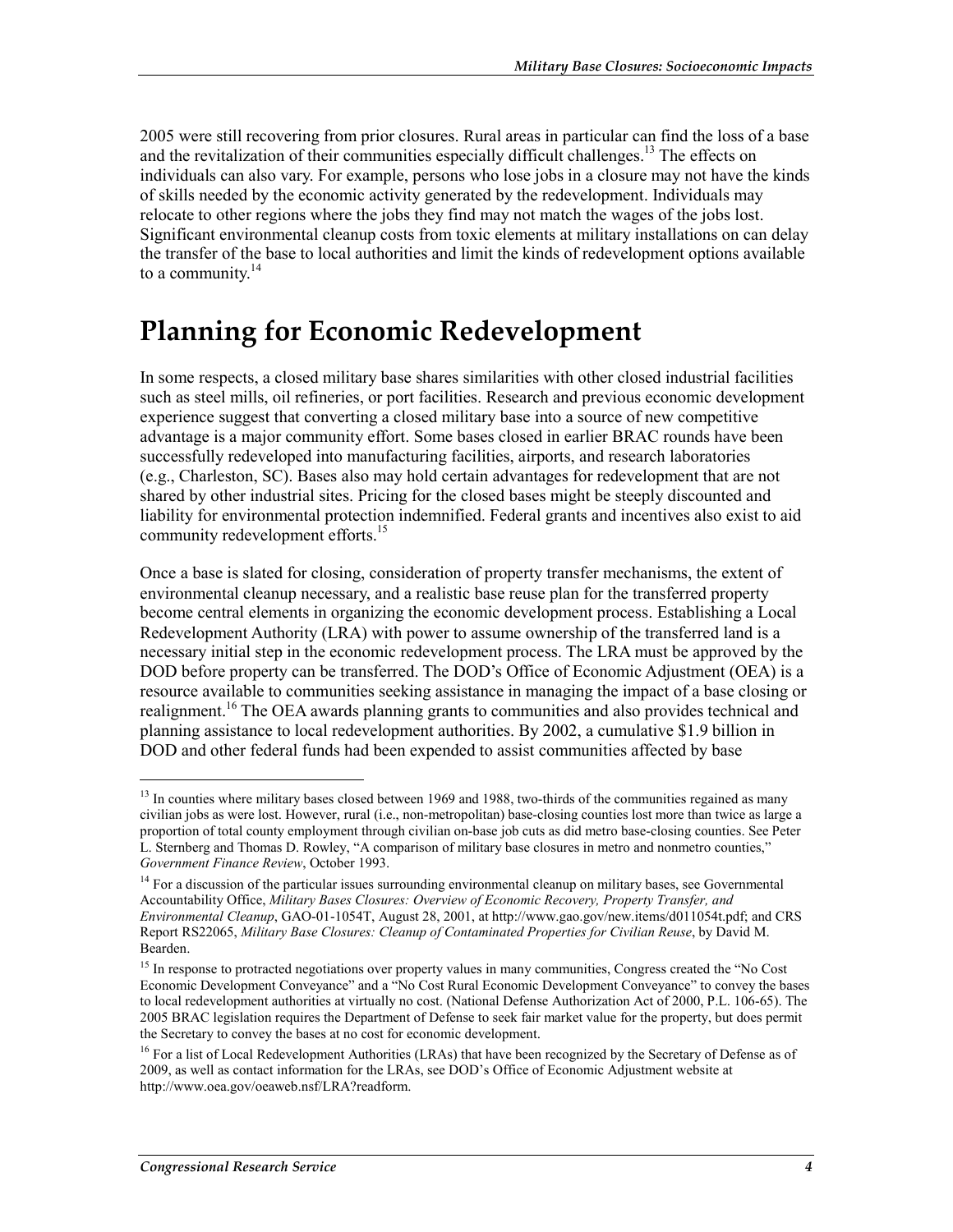closures.<sup>17</sup> Other sources of federal assistance may also be available to assist communities in recovering from a base closure.<sup>18</sup>

Given the variance in the economic conditions of the local area and the usable facilities left behind, there is no single template for redeveloping a closed military base. One generality that might be applied to almost all cases, however, is that the sooner economic redevelopment can begin after base closure, the better for local communities. Base closure can be economically difficult for a community, but closure with a long lag in which the closed base is essentially a hole in the local economy can be worse. While many factors can delay the economic redevelopment of a closed base, the most common may be the need for environmental cleanup of the closed property.

#### **Environmental Cleanup**

Except for limited circumstances, property from a closed military base must be cleaned of environmental contamination before being transferred for redevelopment. The degree of cleanup and the timetable for completion, however, is left to DOD which operates under the appropriations authorized by Congress. Because of the extent of contamination and magnitude of costs involved once funds are allocated, the process of environmental cleanup can be lengthy.<sup>19</sup> A complicating factor in the cleanup process can be the different levels of cleanup that might be completed. As of FY2009, 88% of sites from bases closed in prior BRAC rounds (so-called Legacy BRAC sites) that were not contaminated with munitions had been readied for transfer to local development authorities.<sup>20</sup> Approximately 54% of the sites from the 2005 BRAC that were not contaminated with munitions have now been readied for transfer to local development authorities. For sites with munitions contamination, 68% of Legacy BRAC sites and 33% of 2005 BRAC sites had been readied for transfer at the end of  $FY2009$ <sup>21</sup> Land intended for use as housing or schools, for example, must be cleaned to a greater degree than land intended for industrial use. DOD, however, is not legally required to clean land past the point needed for industrial use. Sites that have been cleaned to DOD's satisfaction and readied for transfer to local authorities, may not have actually been transferred. When a community desires an ultimate land use that would require a greater level of cleanup than that done by DOD, this may result in a property being left vacant until either another use is found or until additional cleanup is done.

In general, previous base closures suggest that communities face many specialized challenges, but there is little strong evidence that the closing of a base is the definitive cause of a general economic calamity in local economies.<sup>22</sup> On the other hand, rural areas could experience

<sup>17</sup> Government Accountability Office, *Military Base Closures: Updated Status of Prior Base Realignments and Closings*, GAO 05-138, January 5, 2005.

<sup>18</sup> CRS Report RS22184, *Military Base Closures: Redevelopment Assistance Programs*, by Baird Webel.

<sup>19</sup> Government Accountability Office, *Military Base Closures: Opportunities Exist to Improve Environmental Cleanup Cost Reporting and to Expedite Transfer of Unneeded Property.* GAO-07-166, January 2007.

 $^{20}$  A site is a single parcel of land. A military installation can have multiple sites, some of which may have been cleaned, with others still in the process of cleanup.

<sup>21</sup> Data on site clean-up is provided in an annual report to Congress, *Defense Environmental Programs Annual Report to Congress*, May 2010.

<sup>&</sup>lt;sup>22</sup> A study by the RAND Corporation of the effect on communities of three base closures in California (Castle Air Force Base, George Air Force Base, and Fort Ord) found that the impacts, while not benign, were also not of the magnitude that many had feared. The study, however, could be faulted on the grounds that the research was done (continued...)